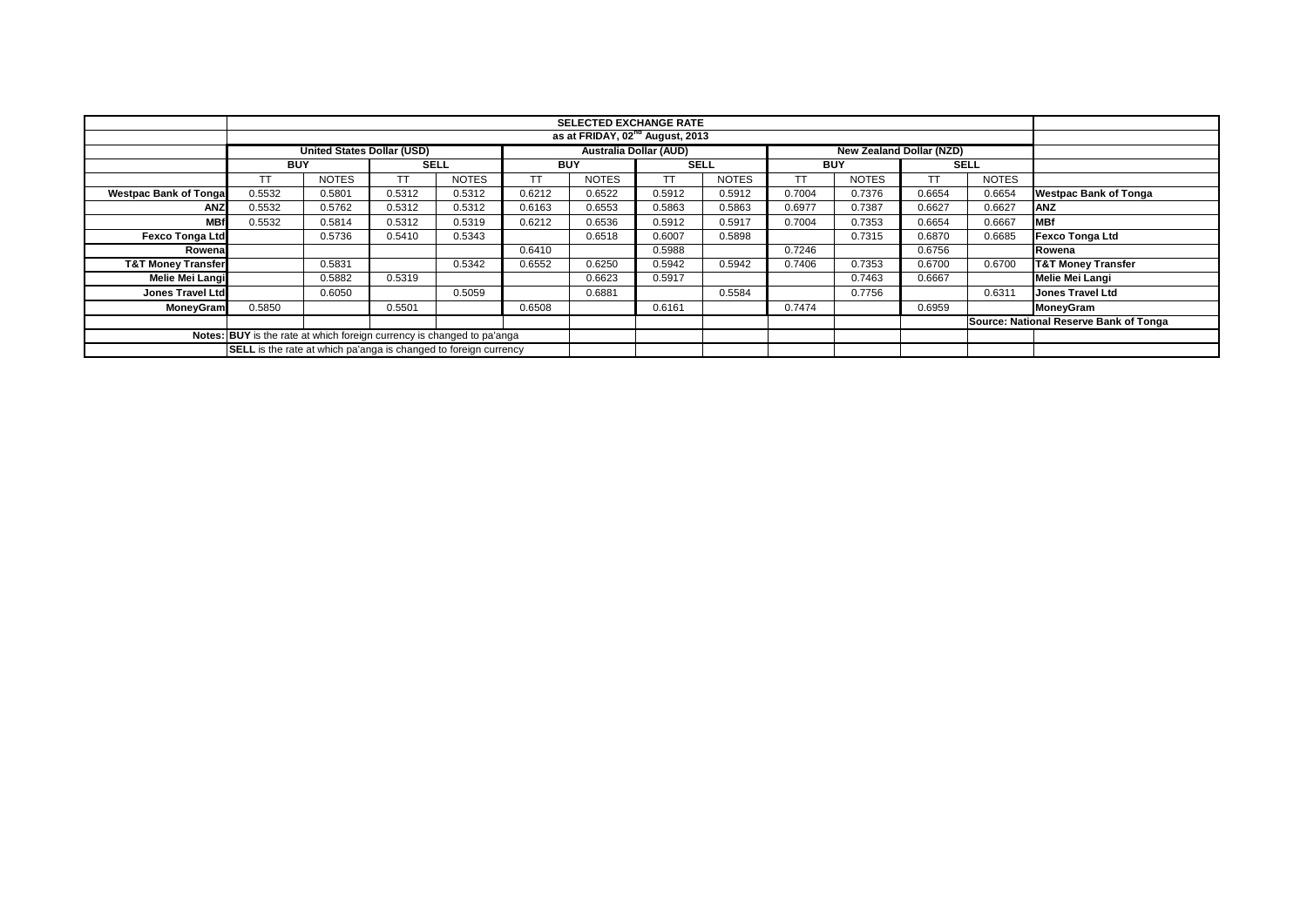|                                                                        |                                                                  |                                   |             |              |                               | <b>SELECTED EXCHANGE RATE</b> |             |              |            |                                 |           |              |                                        |
|------------------------------------------------------------------------|------------------------------------------------------------------|-----------------------------------|-------------|--------------|-------------------------------|-------------------------------|-------------|--------------|------------|---------------------------------|-----------|--------------|----------------------------------------|
|                                                                        | as at FRIDAY, 09 <sup>th</sup> August, 2013                      |                                   |             |              |                               |                               |             |              |            |                                 |           |              |                                        |
|                                                                        |                                                                  | <b>United States Dollar (USD)</b> |             |              | <b>Australia Dollar (AUD)</b> |                               |             |              |            | <b>New Zealand Dollar (NZD)</b> |           |              |                                        |
|                                                                        | <b>BUY</b>                                                       |                                   | <b>SELL</b> |              | <b>BUY</b>                    |                               | <b>SELL</b> |              | <b>BUY</b> |                                 |           | <b>SELL</b>  |                                        |
|                                                                        | TT                                                               | <b>NOTES</b>                      | TТ          | <b>NOTES</b> | TT                            | <b>NOTES</b>                  | <b>TT</b>   | <b>NOTES</b> | TТ         | <b>NOTES</b>                    | <b>TT</b> | <b>NOTES</b> |                                        |
| <b>Westpac Bank of Tonga</b>                                           | 0.5600                                                           | 0.5869                            | 0.5380      | 0.5380       | 0.6150                        | 0.6460                        | 0.5850      | 0.5850       | 0.6960     | 0.7332                          | 0.6610    | 0.6610       | <b>Westpac Bank of Tonga</b>           |
| ANZ                                                                    | 0.5600                                                           | 0.5830                            | 0.5380      | 0.5380       | 0.6129                        | 0.6519                        | 0.5829      | 0.5829       | 0.6939     | 0.7349                          | 0.6589    | 0.6589       | <b>ANZ</b>                             |
| <b>MBf</b>                                                             | 0.5600                                                           | 0.5882                            | 0.5380      | 0.5376       | 0.6150                        | 0.6452                        | 0.5850      | 0.5848       | 0.6960     | 0.7353                          | 0.6610    | 0.6623       | <b>MBf</b>                             |
| <b>Fexco Tonga Ltd</b>                                                 |                                                                  | 0.5807                            | 0.5418      | 0.5409       |                               | 0.6483                        | 0.5897      | 0.5865       |            | 0.7276                          | 0.6768    | 0.6648       | <b>Fexco Tonga Ltd</b>                 |
| Rowena                                                                 |                                                                  |                                   |             |              | 0.6493                        |                               | 0.5952      |              | 0.7194     |                                 | 0.6711    |              | Rowena                                 |
| <b>T&amp;T Money Transfer</b>                                          |                                                                  | 0.5899                            |             | 0.5410       | 0.6173                        | 0.6490                        | 0.5880      | 0.5880       | 0.7353     | 0.7362                          | 0.6685    | 0.6685       | <b>T&amp;T Money Transfer</b>          |
| Melie Mei Langi                                                        |                                                                  | 0.5952                            | 0.5376      |              |                               | 0.6536                        | 0.5848      |              |            | 0.7519                          | 0.6623    |              | <b>Melie Mei Langi</b>                 |
| <b>Jones Travel Ltd</b>                                                |                                                                  | 0.6122                            |             | 0.5124       |                               | 0.6845                        |             | 0.5551       |            | 0.7716                          |           | 0.6275       | <b>Jones Travel Ltd</b>                |
| MoneyGram                                                              | 0.5829                                                           |                                   | 0.5481      |              | 0.6418                        |                               | 0.6076      |              | 0.7423     |                                 | 0.6911    |              | MoneyGram                              |
|                                                                        |                                                                  |                                   |             |              |                               |                               |             |              |            |                                 |           |              | Source: National Reserve Bank of Tonga |
| Notes: BUY is the rate at which foreign currency is changed to pa'anga |                                                                  |                                   |             |              |                               |                               |             |              |            |                                 |           |              |                                        |
|                                                                        | SELL is the rate at which pa'anga is changed to foreign currency |                                   |             |              |                               |                               |             |              |            |                                 |           |              |                                        |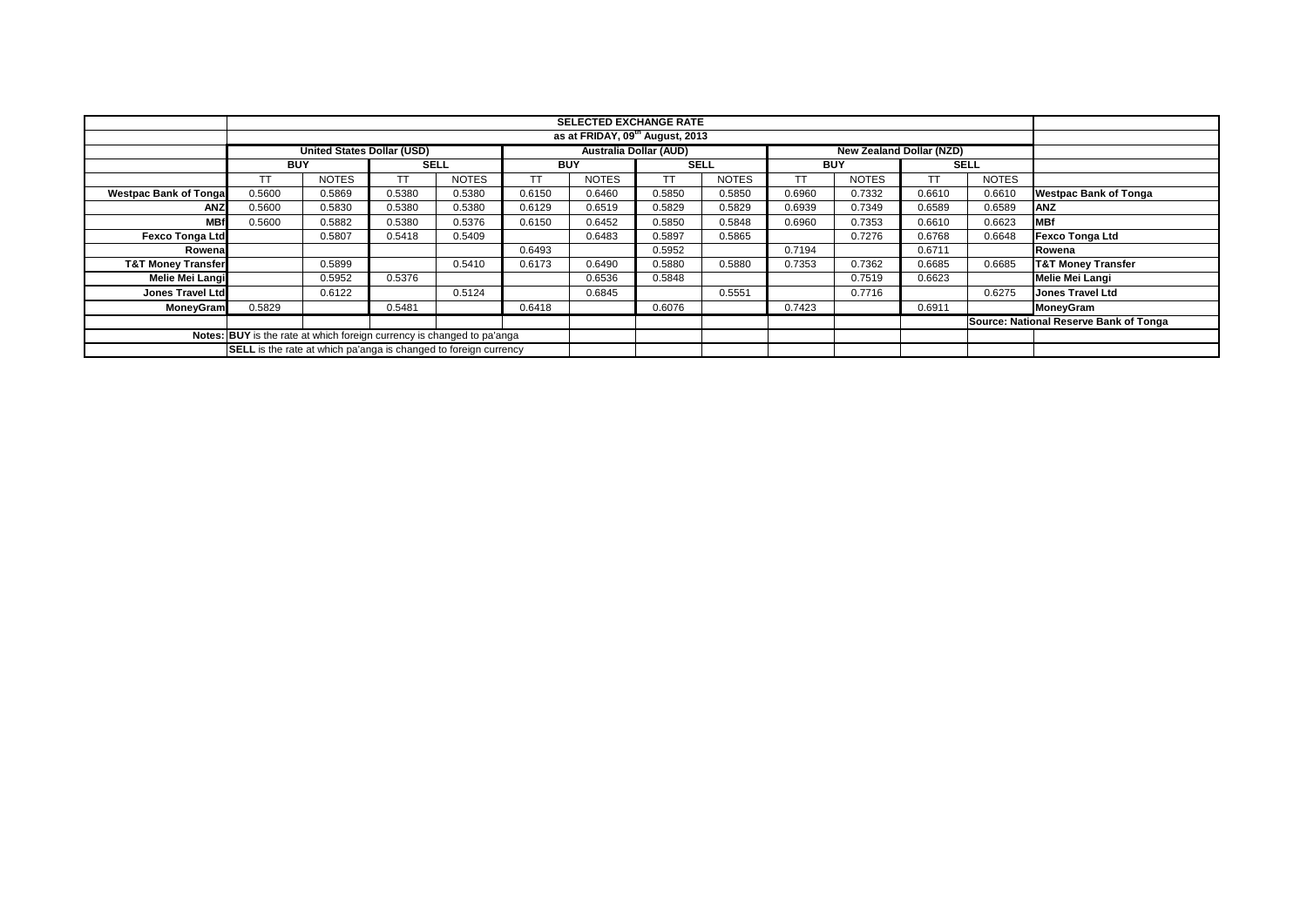|                                                                        |                                                                  |                                   |             |              |            | <b>SELECTED EXCHANGE RATE</b> |             |              |            |                                 |             |              |                                        |
|------------------------------------------------------------------------|------------------------------------------------------------------|-----------------------------------|-------------|--------------|------------|-------------------------------|-------------|--------------|------------|---------------------------------|-------------|--------------|----------------------------------------|
|                                                                        | as at FRIDAY, 16 <sup>th</sup> August, 2013                      |                                   |             |              |            |                               |             |              |            |                                 |             |              |                                        |
|                                                                        |                                                                  | <b>United States Dollar (USD)</b> |             |              |            | <b>Australia Dollar (AUD)</b> |             |              |            | <b>New Zealand Dollar (NZD)</b> |             |              |                                        |
|                                                                        | <b>BUY</b>                                                       |                                   | <b>SELL</b> |              | <b>BUY</b> |                               | <b>SELL</b> |              | <b>BUY</b> |                                 | <b>SELL</b> |              |                                        |
|                                                                        | TT                                                               | <b>NOTES</b>                      | TТ          | <b>NOTES</b> | TT         | <b>NOTES</b>                  | <b>TT</b>   | <b>NOTES</b> | TТ         | <b>NOTES</b>                    | <b>TT</b>   | <b>NOTES</b> |                                        |
| <b>Westpac Bank of Tonga</b>                                           | 0.5612                                                           | 0.5881                            | 0.5392      | 0.5392       | 0.6151     | 0.6461                        | 0.5851      | 0.5851       | 0.6933     | 0.7305                          | 0.6583      | 0.6583       | <b>Westpac Bank of Tonga</b>           |
| ANZ                                                                    | 0.5612                                                           | 0.5842                            | 0.5392      | 0.5392       | 0.6407     | 0.6497                        | 0.5807      | 0.5807       | 0.6910     | 0.7320                          | 0.6560      | 0.6560       | <b>ANZ</b>                             |
| <b>MBf</b>                                                             | 0.5612                                                           | 0.5882                            | 0.5392      | 0.5405       | 0.6151     | 0.6452                        | 0.5851      | 0.5848       | 0.6933     | 0.7299                          | 0.6583      | 0.6579       | <b>MBf</b>                             |
| <b>Fexco Tonga Ltd</b>                                                 |                                                                  | 0.5819                            | 0.5450      | 0.5420       |            | 0.6460                        | 0.5910      | 0.5844       |            | 0.7245                          | 0.6753      | 0.6621       | <b>Fexco Tonga Ltd</b>                 |
| Rowena                                                                 |                                                                  |                                   |             |              | 0.6493     |                               | 0.5917      |              | 0.7246     |                                 | 0.6802      |              | Rowena                                 |
| <b>T&amp;T Money Transfer</b>                                          |                                                                  | 0.5911                            |             | 0.5422       | 0.6211     | 0.6491                        | 0.5881      | 0.5881       | 0.7353     | 0.7335                          | 0.6684      | 0.6684       | <b>T&amp;T Money Transfer</b>          |
| Melie Mei Langi                                                        |                                                                  | 0.5952                            | 0.5405      |              |            | 0.6536                        | 0.5848      |              |            | 0.7407                          | 0.6579      |              | <b>Melie Mei Langi</b>                 |
| <b>Jones Travel Ltd</b>                                                |                                                                  | 0.6134                            |             | 0.5135       |            | 0.6822                        |             | 0.5530       |            | 0.7686                          |             | 0.6248       | <b>Jones Travel Ltd</b>                |
| MoneyGram                                                              | 0.5796                                                           |                                   | 0.5450      |              | 0.6302     |                               | 0.5966      |              | 0.7271     |                                 | 0.6769      |              | MoneyGram                              |
|                                                                        |                                                                  |                                   |             |              |            |                               |             |              |            |                                 |             |              | Source: National Reserve Bank of Tonga |
| Notes: BUY is the rate at which foreign currency is changed to pa'anga |                                                                  |                                   |             |              |            |                               |             |              |            |                                 |             |              |                                        |
|                                                                        | SELL is the rate at which pa'anga is changed to foreign currency |                                   |             |              |            |                               |             |              |            |                                 |             |              |                                        |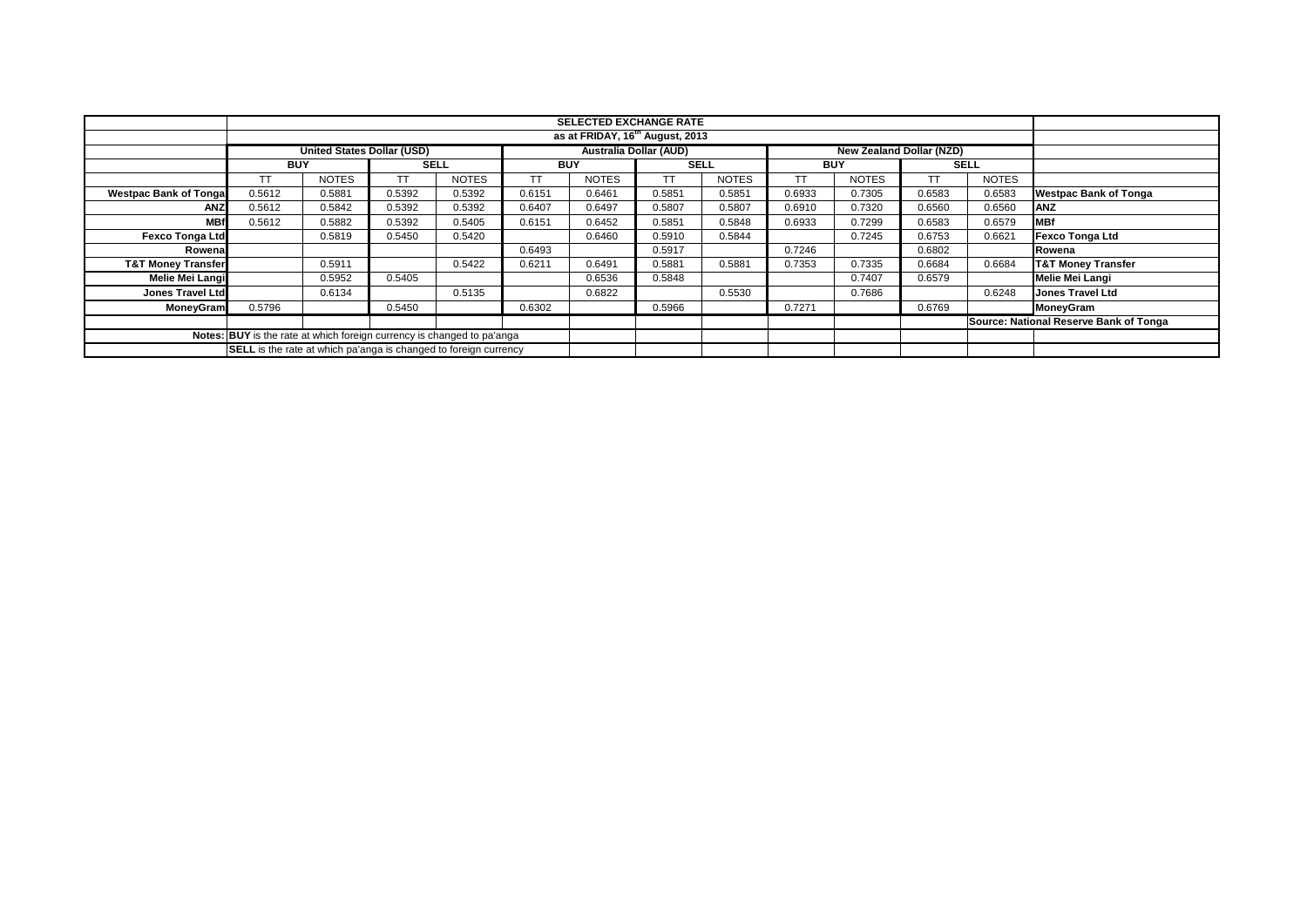|                                                                        |                                             |                                   |                                                                  |              |                               | <b>SELECTED EXCHANGE RATE</b> |             |              |            |                                 |           |              |                                        |
|------------------------------------------------------------------------|---------------------------------------------|-----------------------------------|------------------------------------------------------------------|--------------|-------------------------------|-------------------------------|-------------|--------------|------------|---------------------------------|-----------|--------------|----------------------------------------|
|                                                                        | as at FRIDAY, 23 <sup>th</sup> August, 2013 |                                   |                                                                  |              |                               |                               |             |              |            |                                 |           |              |                                        |
|                                                                        |                                             | <b>United States Dollar (USD)</b> |                                                                  |              | <b>Australia Dollar (AUD)</b> |                               |             |              |            | <b>New Zealand Dollar (NZD)</b> |           |              |                                        |
|                                                                        | <b>BUY</b>                                  |                                   | <b>SELL</b>                                                      |              | <b>BUY</b>                    |                               | <b>SELL</b> |              | <b>BUY</b> |                                 |           | <b>SELL</b>  |                                        |
|                                                                        | TT                                          | <b>NOTES</b>                      | TТ                                                               | <b>NOTES</b> | TT                            | <b>NOTES</b>                  | <b>TT</b>   | <b>NOTES</b> | TТ         | <b>NOTES</b>                    | <b>TT</b> | <b>NOTES</b> |                                        |
| <b>Westpac Bank of Tonga</b>                                           | 0.5536                                      | 0.5805                            | 0.5316                                                           | 0.5316       | 0.6156                        | 0.6466                        | 0.5856      | 0.5856       | 0.7046     | 0.7418                          | 0.6696    | 0.6696       | <b>Westpac Bank of Tonga</b>           |
| ANZ                                                                    | 0.5536                                      | 0.5766                            | 0.5316                                                           | 0.5316       | 0.6109                        | 0.6499                        | 0.5809      | 0.5809       | 0.7023     | 0.7433                          | 0.6673    | 0.6673       | <b>ANZ</b>                             |
| <b>MBf</b>                                                             | 0.5536                                      | 0.5814                            | 0.5316                                                           | 0.5319       | 0.6156                        | 0.6452                        | 0.5856      | 0.5848       | 0.7046     | 0.7407                          | 0.6696    | 0.6711       | <b>MBf</b>                             |
| <b>Fexco Tonga Ltd</b>                                                 |                                             | 0.5740                            | 0.5398                                                           | 0.5347       |                               | 0.6462                        | 0.5926      | 0.5846       |            | 0.7363                          | 0.6889    | 0.6729       | <b>Fexco Tonga Ltd</b>                 |
| Rowena                                                                 |                                             |                                   |                                                                  |              | 0.6369                        |                               | 0.5917      |              | 0.7299     |                                 | 0.6802    |              | Rowena                                 |
| <b>T&amp;T Money Transfer</b>                                          |                                             | 0.5835                            |                                                                  | 0.5346       | 0.6211                        | 0.6496                        | 0.5886      | 0.5886       | 0.7407     | 0.7448                          | 0.6734    | 0.6734       | <b>T&amp;T Money Transfer</b>          |
| Melie Mei Langi                                                        |                                             | 0.5882                            | 0.5319                                                           |              |                               | 0.6536                        | 0.5848      |              |            | 0.7519                          | 0.6711    |              | <b>Melie Mei Langi</b>                 |
| <b>Jones Travel Ltd</b>                                                |                                             | 0.6054                            |                                                                  | 0.5063       |                               | 0.6824                        |             | 0.5532       |            | 0.7805                          |           | 0.6355       | <b>Jones Travel Ltd</b>                |
| MoneyGram                                                              | 0.5761                                      |                                   | 0.5417                                                           |              | 0.6406                        |                               | 0.6065      |              | 0.7487     |                                 | 0.6971    |              | MoneyGram                              |
|                                                                        |                                             |                                   |                                                                  |              |                               |                               |             |              |            |                                 |           |              | Source: National Reserve Bank of Tonga |
| Notes: BUY is the rate at which foreign currency is changed to pa'anga |                                             |                                   |                                                                  |              |                               |                               |             |              |            |                                 |           |              |                                        |
|                                                                        |                                             |                                   | SELL is the rate at which pa'anga is changed to foreign currency |              |                               |                               |             |              |            |                                 |           |              |                                        |